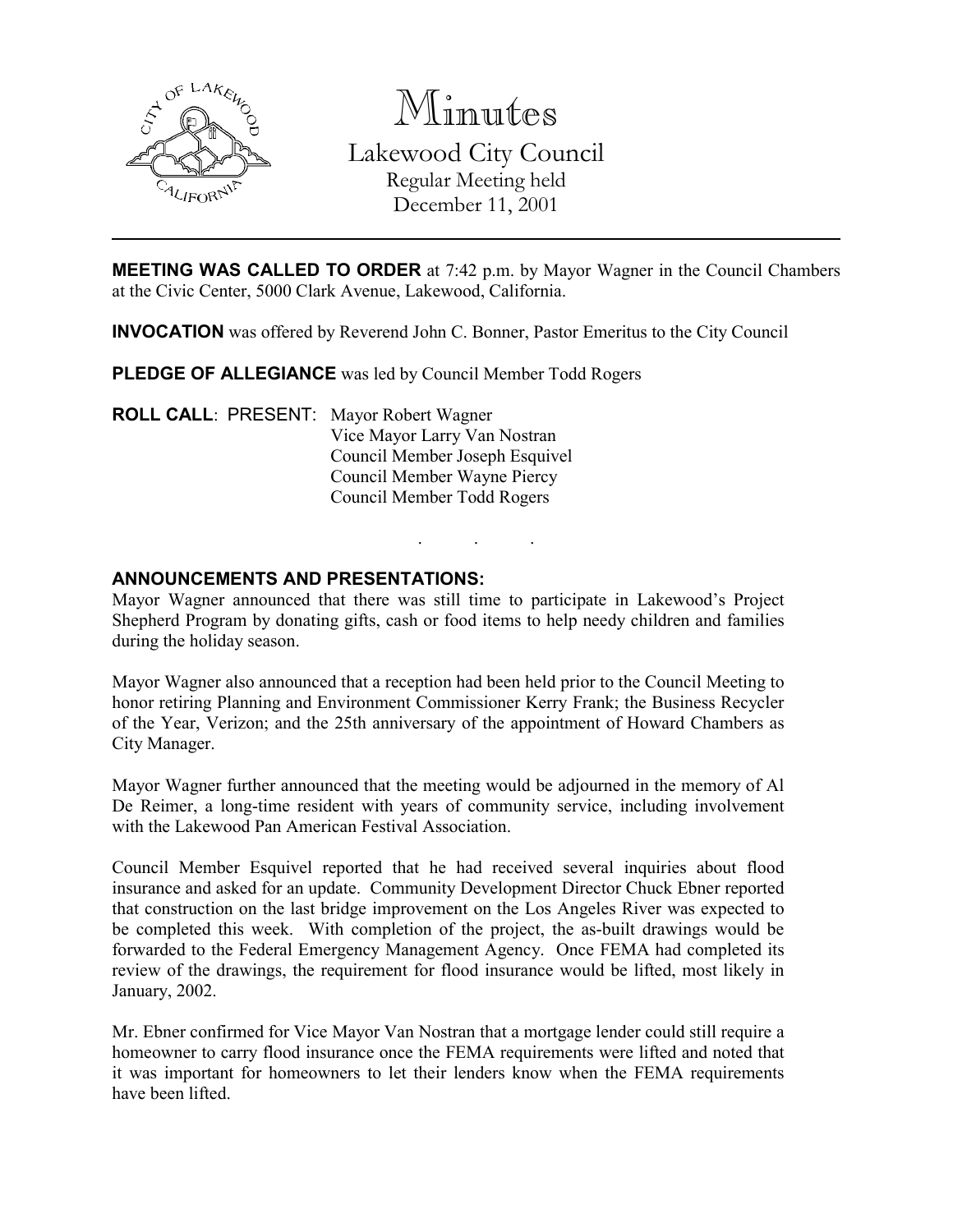## ANNOUNCEMENTS AND PRESENTATIONS: Continued

City Attorney John S. Todd advised that individual homeowners should carefully consider whether it was to their benefit to continue to carry flood insurance even if it was no longer required by the Federal government.

Mayor Wagner stated that it was a very good feeling to see the \$200 million project come to an end. He also stated that it was in response to pressure from local cities and the County of Los Angeles, that FEMA had agreed to review the as-built plans as the work progressed and committed to provide a final response within two weeks of submittal of the final drawings.

. . .

### URGENCY ITEM:

Mayor Wagner stated that an item of business had arisen subsequent to the posting of the agenda requiring the immediate attention of the City Council. Mayfair High School had requested a permit for a parade to celebrate their CIF football victory.

COUNCIL MEMBER ESQUIVEL MOVED AND COUNCIL MEMBER PIERCY SECONDED TO ADD CONSIDERATION OF THE MAYFAIR HIGH SCHOOL PARADE REQUEST TO THE ROUTINE ITEMS SECTION OF THE AGENDA. UPON ROLL CALL VOTE, THE MOTION WAS APPROVED:

AYES: COUNCIL MEMBERS: Esquivel, Piercy, Van Nostran, Rogers and Wagner NAYS: COUNCIL MEMBERS: None

### ROUTINE ITEMS:

Council Member Piercy requested that Routine Item 4 be considered separately.

COUNCIL MEMBER ESQUIVEL MOVED AND COUNCIL MEMBER PIERCY SECONDED TO APPROVE ROUTINE ITEMS 1 THROUGH 3 AND 5 THROUGH 13.

. . .

- RI-1 Approval of Minutes of the Meetings held November 13, and November 27, 2001
- RI-2 Approval of Personnel Transactions
- RI-3 Approval of Registers of Demands dated November 8, November 15, November 21, November 29, and December 6, 2001
- RI-5 RESOLUTION NO. 2001-82; A RESOLUTION OF THE CITY COUNCIL OF THE CITY OF LAKEWOOD PROHIBITING THE PARKING OR STANDING OF VEHICLES BETWEEN 10 A.M. AND 3 P.M. ON TUESDAY OF EACH WEEK FOR STREET SWEEPING PURPOSES ON THE EAST SIDE OF NORWALK BOULEVARD BETWEEN 207TH STREET AND CENTRALIA STREET
- RI-6 Approval of Monthly Report of Investment Transactions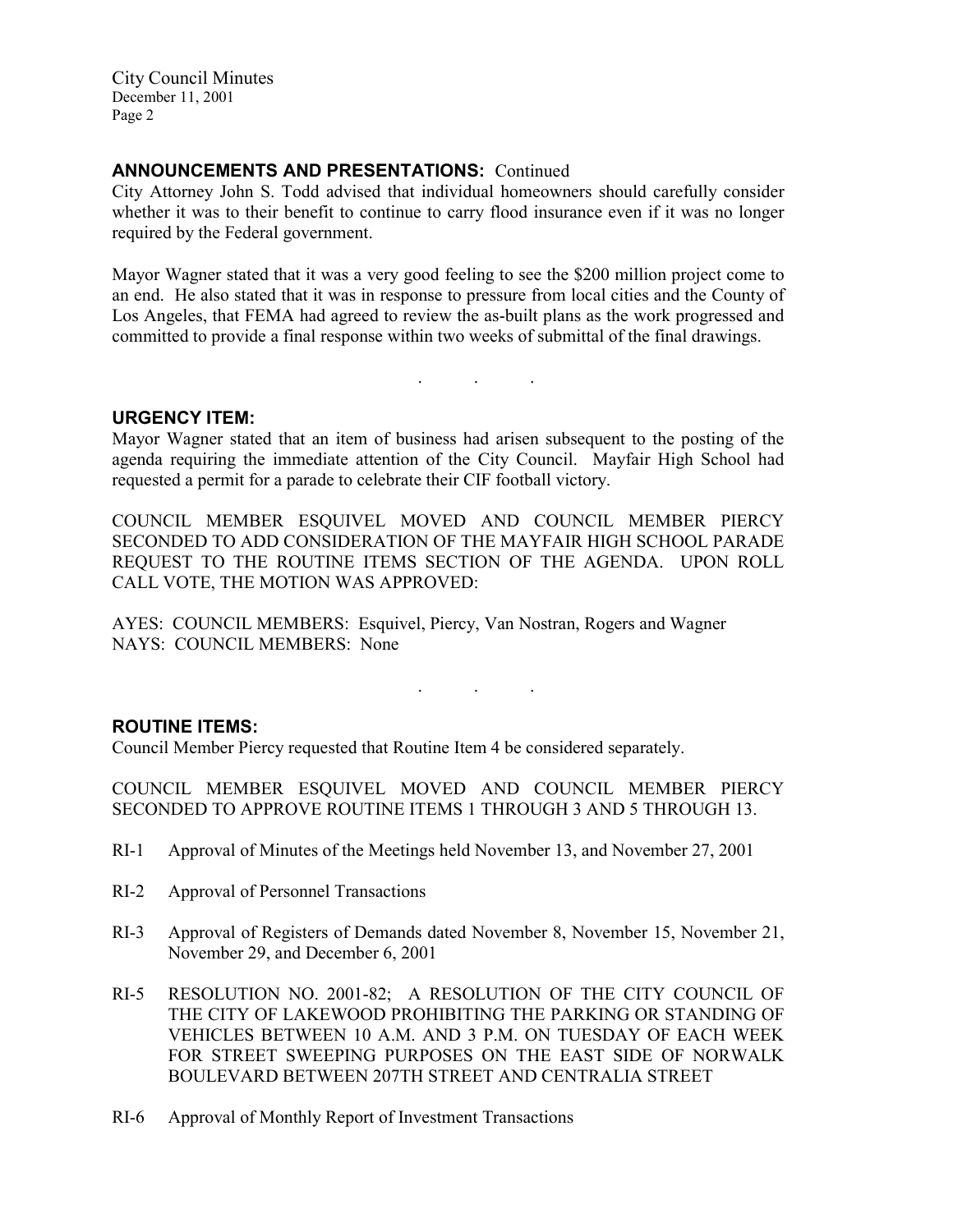#### ROUTINE ITEMS: Continued

- RI-7 RESOLUTION NO. 2001-83; A RESOLUTION OF THE CITY COUNCIL OF THE CITY OF LAKEWOOD FOR AUTHORIZATION TO APPLY TO CALIFORNIA INTEGRATED WASTE MANAGEMENT BOARD FOR A REUSE ASSISTANCE GRANT
- RI-8 Approval of Extension of Agreement for Document Imaging System Maintenance and Support
- RI-9 RESOLUTION NO. 2001-84; A RESOLUTION OF THE CITY COUNCIL OF THE CITY OF LAKEWOOD ESTABLISHING A PHYSICALLY HANDICAPPED PERSONS DESIGNATED PARKING SPACE ON THE EAST SIDE OF ADENMOOR AVENUE WITHIN THE CITY OF LAKEWOOD

RESOLUTION NO. 2001-85; A RESOLUTION OF THE CITY COUNCIL OF THE CITY OF LAKEWOOD ESTABLISHING A PHYSICALLY HANDICAPPED PERSONS DESIGNATED PARKING SPACE ON THE WEST SIDE OF COLDBROOK AVENUE WITHIN THE CITY OF LAKEWOOD

- RI-10 Approval of Change Order for Public Works Project No. 00-5R, Standby Generators – The Centre and Nixon Yard
- RI-11 Ratification of the Purchase of Computer Equipment and Services
- RI-12 Approval of Amendment to Agreement with Toft Wolff Farrow, Inc., City Hall HVAC Improvement Project
- RI-13 Approval of Request of Mayfair High School for December 20, 2001, Parade Permit

UPON ROLL CALL VOTE, THE MOTION WAS APPROVED:

AYES: COUNCIL MEMBERS: Esquivel, Piercy, Van Nostran, Rogers and Wagner NAYS: COUNCIL MEMBERS: None

RI-4 Approval of Engineering Agreement for the Design of Well #13A Pipeline

Council Member Piercy requested clarification on the location for the new water well. Water Resources Director Jim Glancy responded by stating that although the siting had not yet been finalized, staff wanted to proceed with plans for the pipeline that would be necessary along Palo Verde Avenue in order to complete the work prior to the scheduled resurfacing of Palo Verde Avenue in 2002.

COUNCIL MEMBER PIERCY MOVED AND COUNCIL MEMBER ESQUIVEL SECONDED TO APPROVE STAFF'S RECOMMENDATION. UPON ROLL CALL VOTE, THE MOTION WAS APPROVED:

AYES: COUNCIL MEMBERS: Esquivel, Piercy, Van Nostran, Rogers and Wagner NAYS: COUNCIL MEMBERS: None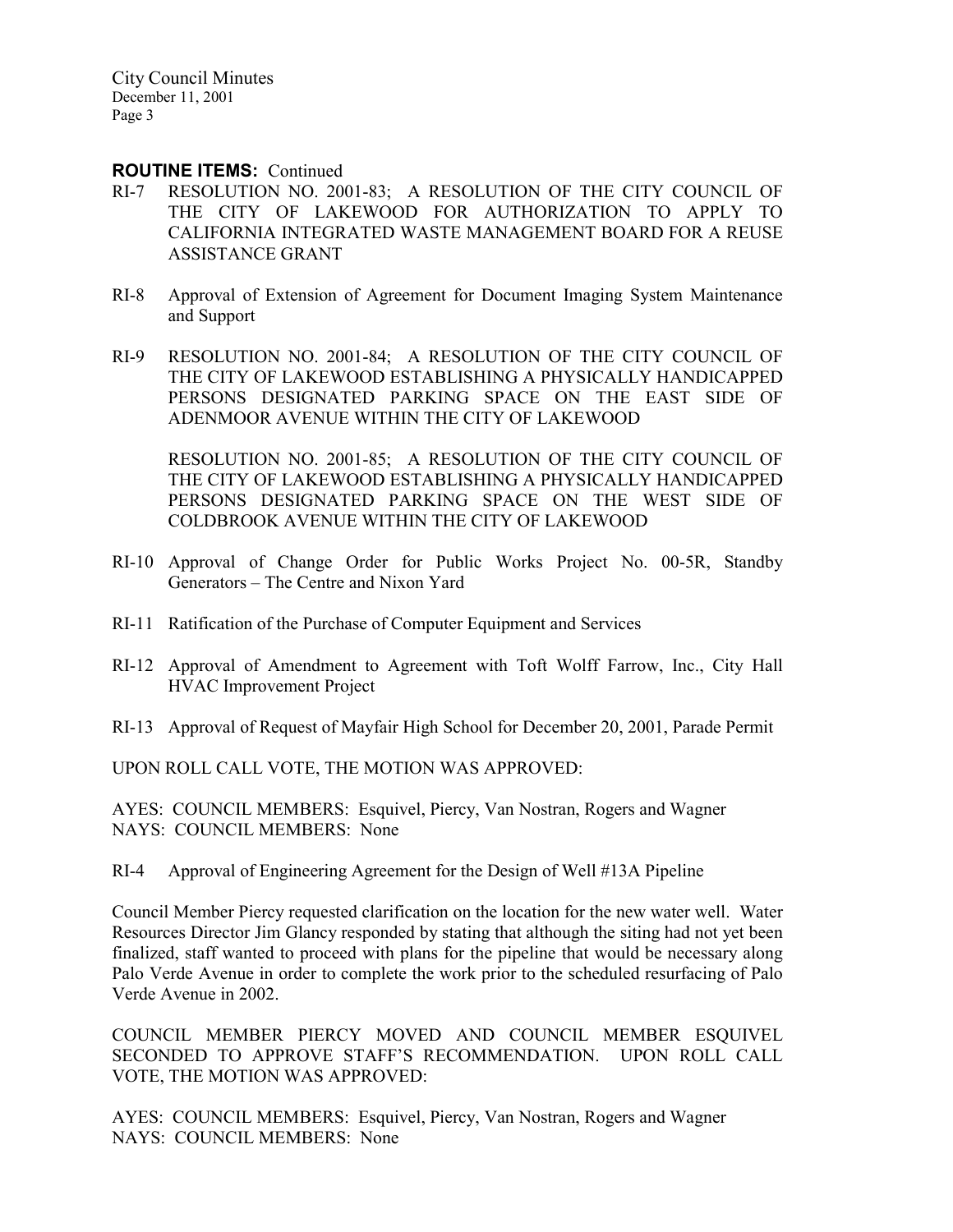## 1.1 • STORAGE USES IN THE M-2 ZONE

The Director of Community Development gave a brief oral presentation based on the memorandum in the agenda packet and stated the City had been approached by Boeing Real Estate to use an 11-acre site in the M-2 zone as a temporary mini-warehouse and storage parking for recreational vehicles and boats. Since the Lakewood Municipal Code did not have a provision for this type of use, the Planning and Environment Commission had reviewed the issue and was recommending that the Code be amended to provide for such a use only on a temporary basis and with a conditional use permit required. The proposed ordinance would limit such uses to sites of five acres or more, be permitted only with a conditional use permit for five years, and exempt existing commercial storage areas on sites of less than five acres.

ORDINANCE NO. 2001-7; AN ORDINANCE OF THE CITY COUNCIL OF THE CITY OF LAKEWOOD AMENDING THE LAKEWOOD ZONING ORDINANCE AND THE MUNICIPAL CODE PERTAINING TO STORAGE AND OPEN AREAS AND SHIPPING CONTAINERS IN THE M-2 (HEAVY MANUFACTURING) ZONE

Responding to a question from Council Member Piercy, Mr. Ebner stated that the ordinance as written would apply to the whole City and that although the study and recommended Code change had been prompted by Boeing, they would still be required to apply for and complete the conditional use permit process.

Mayor Wagner opened the public hearing at 8:04 p.m. and called for anyone in the audience wishing to address the City Council on this matter.

George Medak, Boeing Real Estate, testified that the proposed use was temporary only and that the site would be landscaped to make it visually acceptable.

Responding to a question from Council Member Rogers, Mr. Medak briefly reviewed the plans for the proposed PacifiCenter development and the intended occupants for the different portions of the property, noting that it was still very early in the development of the project. Mr. Medak noted that they already had potential tenants interested in portions of the development.

In response to a question from Vice Mayor Van Nostran, Mr. Medak detailed the landscaping plans stating that the most intensive landscaping would be on the Carson Street side of the property.

VICE MAYOR VAN NOSTRAN MOVED AND COUNCIL MEMBER PIERCY SECONDED TO CLOSE THE PUBLIC HEARING. UPON ROLL CALL VOTE, THE MOTION WAS APPROVED:

AYES: COUNCIL MEMBERS: Esquivel, Piercy, Van Nostran, Rogers and Wagner NAYS: COUNCIL MEMBERS: None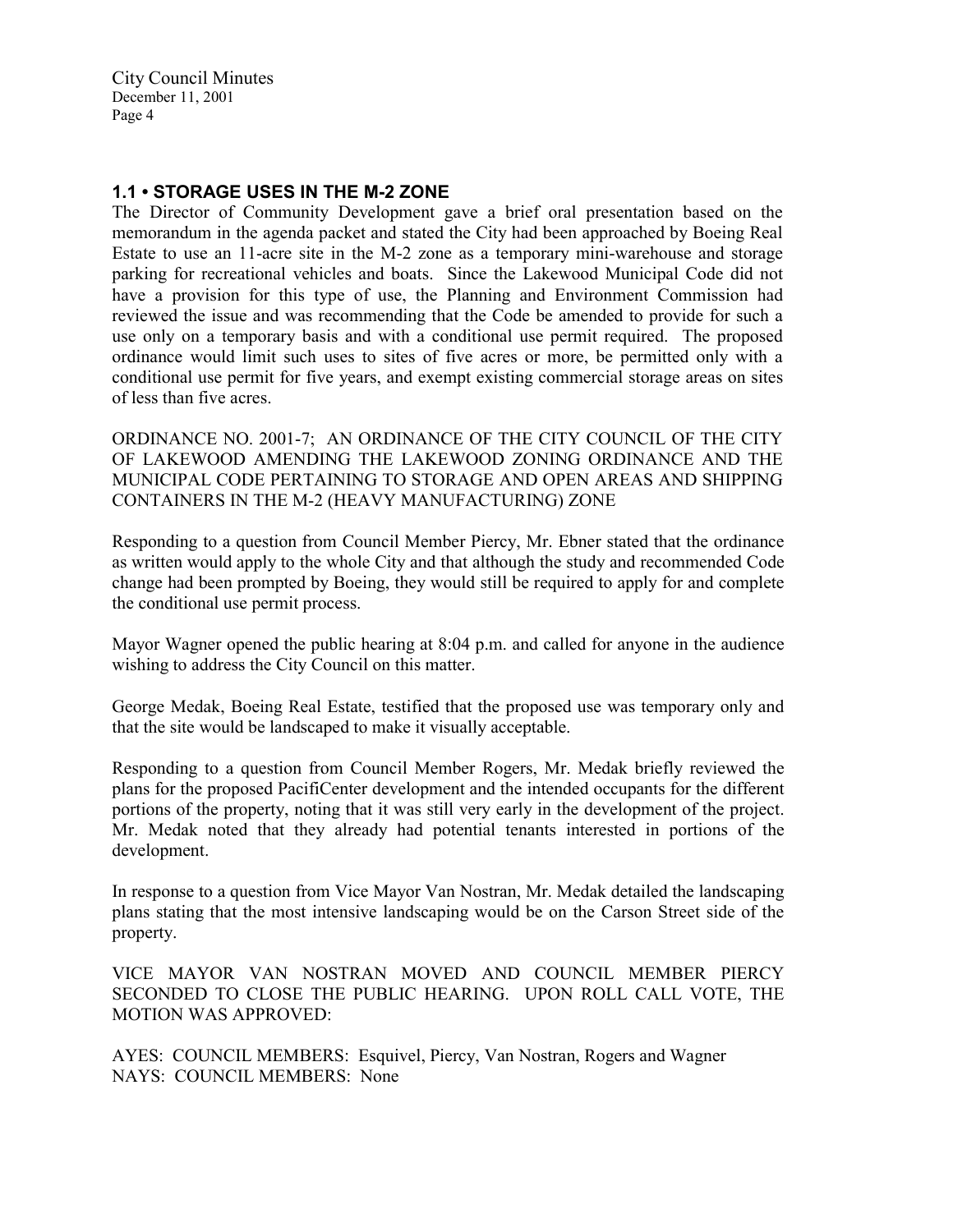#### 1.1 • STORAGE USES IN THE M-2 ZONE - Continued

COUNCIL MEMBER ROGERS MOVED AND COUNCIL MEMBER PIERCY SECONDED TO INTRODUCE ORDINANCE NO. 2001-7. UPON ROLL CALL VOTE, THE MOTION WAS APPROVED:

AYES: COUNCIL MEMBERS: Esquivel, Piercy, Van Nostran, Rogers and Wagner NAYS: COUNCIL MEMBERS: None

## 1.2 • RE-AWARD OF BID FOR PURCHASING BID 01-8, CABLECASTING **WORKSTATION**

. . .

Finance Director Larry Schroeder gave a brief oral presentation based on the memorandum in the agenda packet and stated the City Council had awarded a bid for a cablecasting workstation to Digital Synergy on October 23, 2001. Subsequently, the City had been advised by Digital Synergy that they had made an error on their bid and would be unable to supply the equipment. It was the recommendation of staff that the City Council release Digital Synergy from its bid and authorize the purchase from the next bidder, Digital System Technology in the amount of \$23,566.40.

Mayor Wagner opened the public hearing at 8:16 p.m. and called for anyone in the audience wishing to address the City Council on this matter. There was no response.

COUNCIL MEMBER ESQUIVEL MOVED AND COUNCIL MEMBER PIERCY SECONDED TO CLOSE THE PUBLIC HEARING AND APPROVE STAFF'S RECOMMENDATION. UPON ROLL CALL VOTE, THE MOTION WAS APPROVED:

AYES: COUNCIL MEMBERS: Esquivel, Piercy, Van Nostran, Rogers and Wagner NAYS: COUNCIL MEMBERS: None

3.1 • 2000/2001 GENERAL PLAN ANNUAL REPORT

The Director of Community Development gave a brief oral presentation based on the memorandum in the agenda packet and stated that in accordance with the California Government Code, an annual report must be provided to the City Council on the status of the City's General Plan. He advised that the report summarized key trends, capital improvement projects and other activities that were compared to the goals, policies and implementation programs outlined in the General Plan Policy Document and had found that no changes were necessary at this time.

. . .

MAYOR WAGNER ANNOUNCED THAT THERE BEING NO OBJECTION, THE REPORT WAS ORDERED RECEIVED AND FILED.

. . .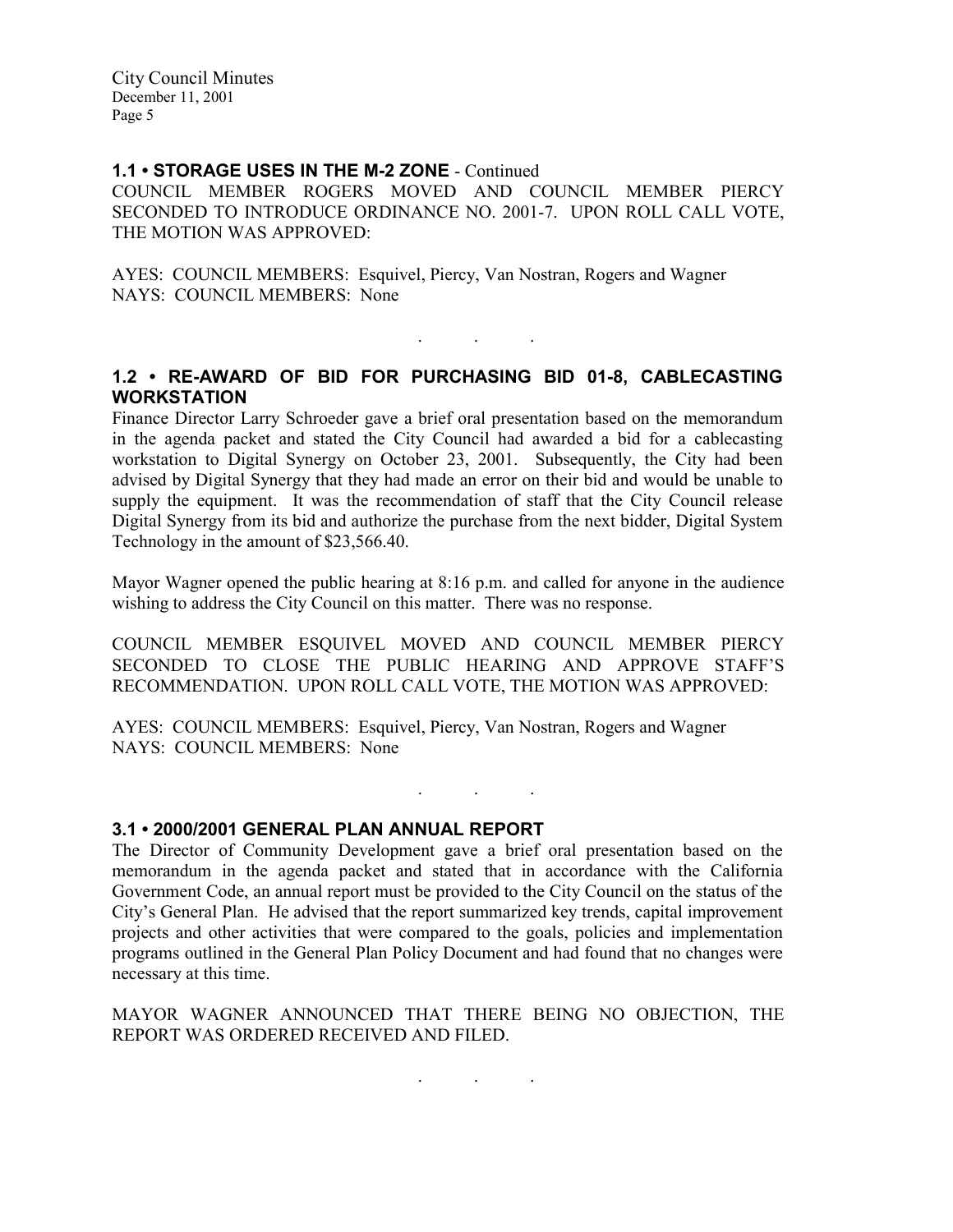# 3.2 • FINAL REPORT – MONTE VERDE PARK PROJECT

The Director of Public Works, Lisa Rapp, gave a brief oral presentation based on the memorandum in the agenda packet and reported that the contract for the improvements to Monte Verde Park had been completed. She stated that the contract had originally been awarded to Don Veasey Construction in June, 2000, and in May, 2001, the contract had been terminated and the work completed under the supervision of the contractor's surety. The project was completed enough by the end of June, 2001, for the City to take beneficial occupancy and operate a summer day camp program at the park, but a long list of uncompleted work items remained and liquidated damages began to accrue. Staff had recently met with Lou Jones & Associates, representing American Motorist Insurance Company, the Surety for Don Veasey Construction, and had been able to reach agreement on all remaining issues. Staff was recommending that balancing the amount of liquidated damages, and the possible legal costs to recover them, against the level of assistance provided by the Surety in the completion of the project, the liquidated damages should be waived. It was the recommendation of staff that the City Council ratify the 33 change orders issued on PW Contract 00-10R in the net amount of \$46,926.84; accept the work performed under the contract with Don Veasey Construction Company, with assistance by the contract surety, Lou Jones & Associates, in a final contract amount of \$1,336,926.84 and authorize the City Clerk to file a Notice of Completion for the project; and waive all liquidated damages assessed to date against Don Veasey Construction.

In response to a question from Vice Mayor Van Nostran, Ms. Rapp stated that the liquidated damages were approximately \$30,000.

The City Attorney advised that the City could pay as much as \$10, 000 to \$20,000 to litigate for the recovery of liquidated damages.

Mayor Wagner noted that the cooperative efforts and actions by the Surety had completely changed the nature of the project.

VICE MAYOR VAN NOSTRAN MOVED AND COUNCIL MEMBER ROGERS SECONDED TO APPROVE STAFF'S RECOMMENDATION. UPON ROLL CALL VOTE, THE MOTION WAS APPROVED:

AYES: COUNCIL MEMBERS: Esquivel, Piercy, Van Nostran, Rogers and Wagner NAYS: COUNCIL MEMBERS: None

#### WRITTEN COMMUNICATIONS:

1) CORRESPONDENCE FROM THE GREATER LOS ANGELES COUNTY VECTOR CONTROL DISTRICT REGARDING THE RE-APPOINTMENT OF COUNCIL MEMBER ESQUIVEL TO THEIR BOARD OF TRUSTEES

. . .

VICE MAYOR VAN NOSTRAN MOVED AND MAYOR WAGNER SECONDED TO RE-APPOINT COUNCIL MEMBER JOSEPH ESQUIVEL FOR AN ADDITIONAL TWO-YEAR TERM TO THE GREATER LOS ANGELES COUNTY VECTOR CONTROL DISTRICT BOARD. THERE BEING NO OBJECTION, IT WAS SO ORDERED.